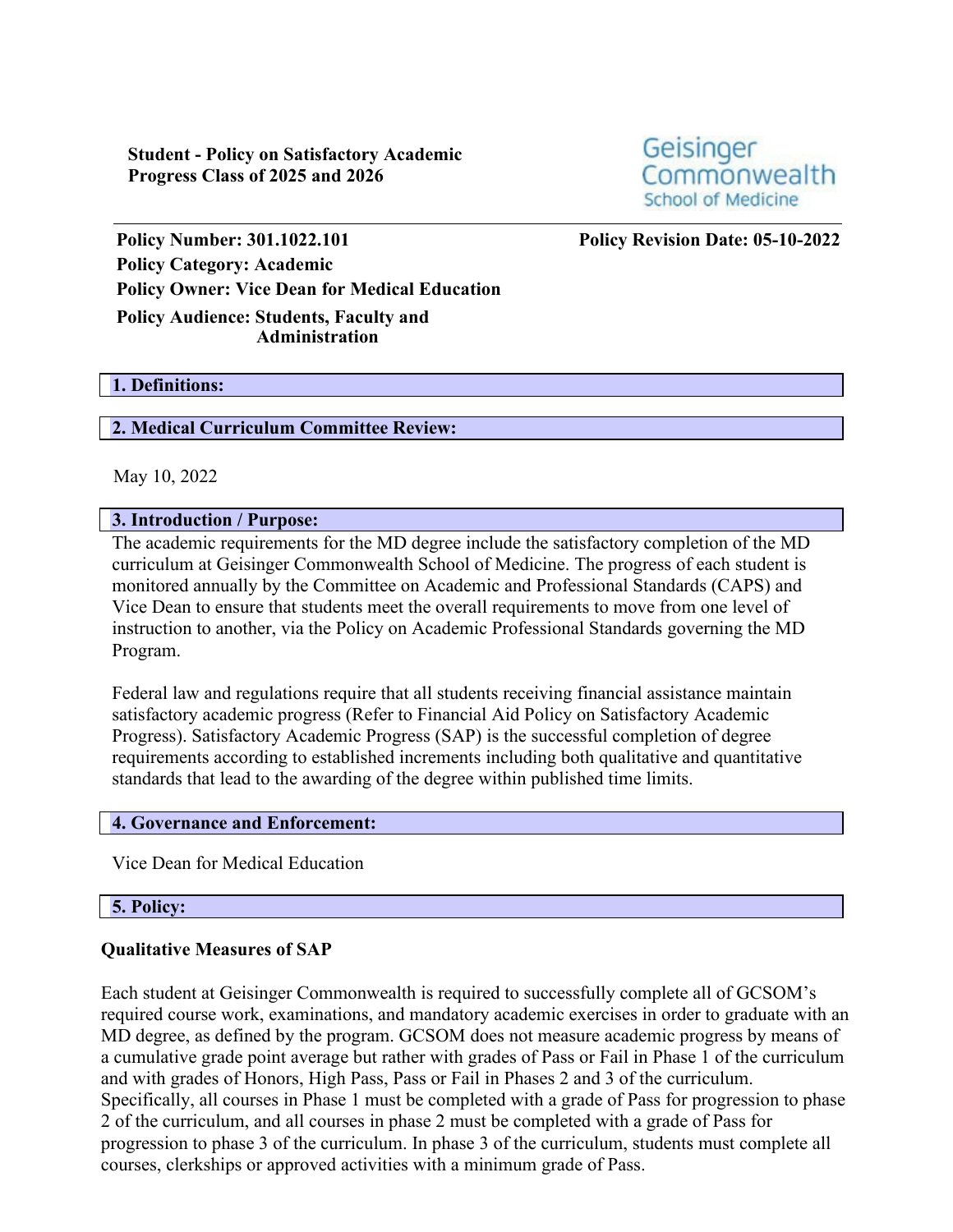Students must pass each segment of the curriculum to the satisfaction of the Committee on Academic and Professional Standards (CAPS) before advancing to the next segment and must complete all requirements of the curriculum to the satisfaction of CAPS in order to graduate. Students must maintain academic standing consistent with GCSOM's graduation requirements, as outlined in Policy for Graduation. Students are considered to have academic standing consistent with GCSOM's graduation requirements if they are progressing through the curriculum to the satisfaction of CAPS.

As outlined in the Academic and Professional Performance Policies, students who fail any course, clerkship, or rotation may request a formal plan to remove those deficiencies from the course/clerkship director, which may include repeating the course(s), clerkship or rotation, this plan is then reviewed by CAPS. A student removing deficiencies in Phase 1, 2, or 3 with the approval of CAPS is considered to have an academic standing consistent with GCSOM's standards for graduation and, therefore, to be making Satisfactory Academic Progress, provided they continue to meet the quantitative standards.

Students who fail to meet the qualitative standards are dismissed from GCSOM.

# **Quantitative Standards**

The maximum time frame to earn the M.D. is six years, including leaves of absence granted by GCSOM. Except as noted below, students shall not remain enrolled as candidates for the MD degree, beyond six academic years from their matriculation to GCSOM. Note that applicants officially become students of GCSOM on the first day of classes in the MD program.

The GCSOM curriculum is comprised of three segments: Phase 1, Phase 2, and Phase 3. The standard lengths of these curricular segments are as follows:

- 1. Phase 1 Pre-clinical 18 months
- 2. Phase 2 Clerkship Level 12 months
- 3. Phase 3 Advanced 14 months

In order to ensure timely progress toward their degrees and maintain satisfactory academic standing, students must:

1. Complete Phase 1 within three years of matriculation to GCSOM

2. Complete Phase 2 within two years; students who take more than the standard 18 months to complete Phase 1 must plan for completion of Phase 2 on a schedule that ensures completion of the full M.D. program, including the Phase 3, by the end of the sixth academic year from GCSOM matriculation date.

3. Complete Phase 3 within two years OR by the end of the sixth academic year following their GCSOM matriculation date, whichever is sooner.

Students granted leaves of absence from the GCSOM MD program in order to pursue additional degrees (e.g., Master's in Public Health) at a Title IV approved institution must meet the standards outlined in (1), (2) and (3) above and may not take more than six cumulative years to earn the MD degree. The period of time during which students are on leaves of absence to pursue additional degrees is excluded from the six-year cumulative maximum time frame.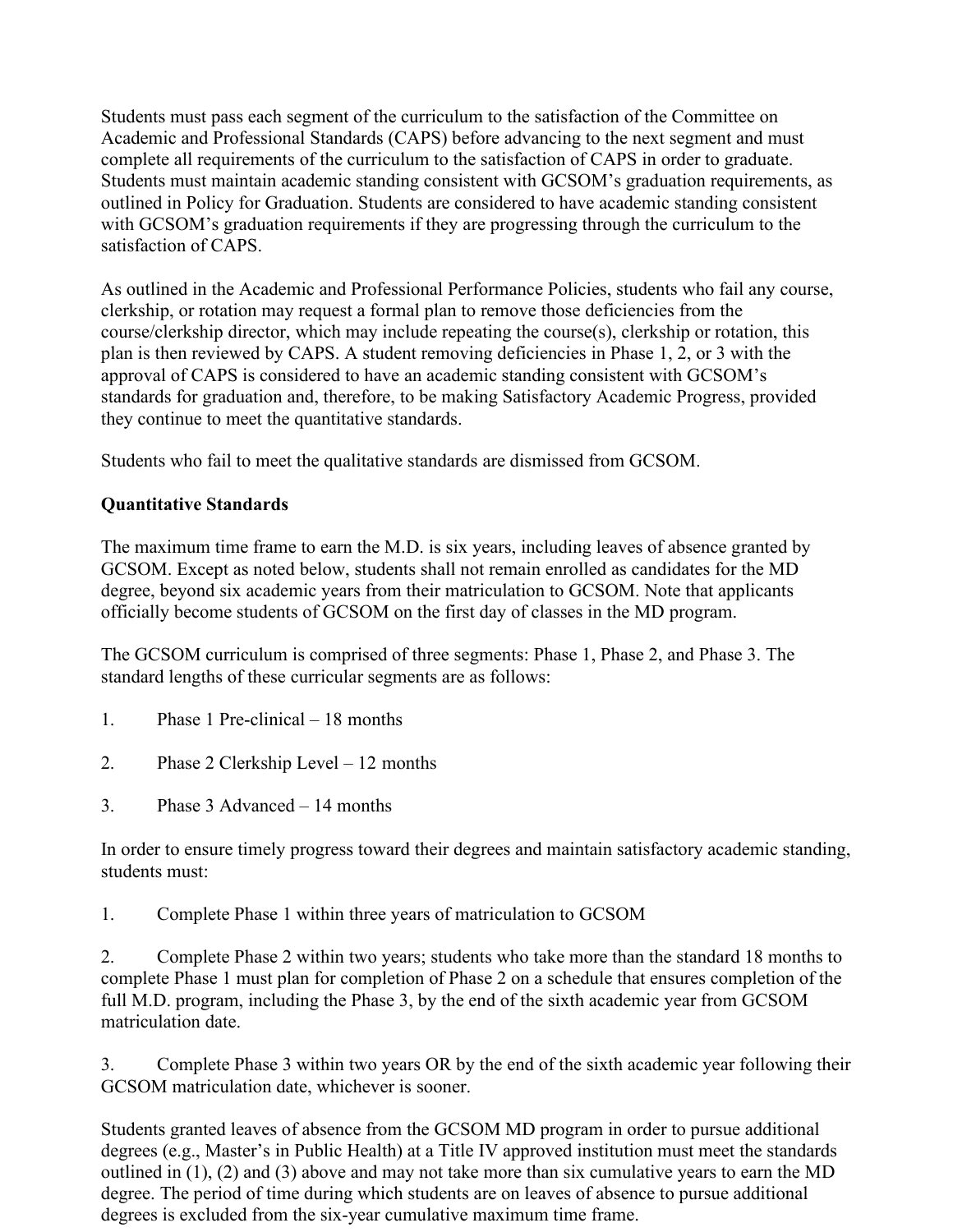The quantitative standards are monitored by the Committee on Academic and Professional Standards. Students who fail to meet the quantitative standards should refer to the Financial Aid Policy on Satisfactory Academic Progress for additional details.

## **Repeated Coursework**

A student repeating a course, clerkship or rotation with the approval of CAPS is considered to be making Satisfactory Academic Progress provided they continue to meet the quantitative and qualitative standards.

## **Grades of Incomplete and Course Withdrawals**

Grades of Incomplete and Course Withdrawal may be made up with the permission of CAPS. A student completing a plan to address a grade of Incomplete or Course Withdrawal, with the approval of CAPS, is considered to have an academic standing consistent with GCSOM's graduation requirements and therefore to be maintaining Satisfactory Academic Progress, provided they continue to meet the quantitative standards.

## **Incomplete**

An Incomplete is a temporary grade, recorded by the Course Director when the student must complete a finite amount of work in order to satisfy the learning objectives without re-enrolling in the course.

A grade of Incomplete may be recorded on a student's transcript in the following circumstances:

- 1. Any level:
	- a. An examination delay.
	- b. Failure to meet goals, requirements, and objectives of the course with approved absence.
- 2. Phase 2:

a. Failure to pass the assessment of medical knowledge on the first attempt but passing all other graded components of the clerkship and completing all clerkship assignments.

b. Failure to pass the OSCE on the first attempt but passing all other graded components of the clerkship and completing all clerkship assignments.

For the Clerkship Level, a grade of Incomplete may be removed by successful retake of either the cognitive exam or the assessment of clinical skills examination (whichever applies).

When entering a grade of Incomplete to a student's record, the Course/Clerkship Director may specify a deadline for the student to address the Incomplete not to exceed one calendar year from the end date of the original course/rotation and an alternate grade to be recorded if the grade of Incomplete has not been addressed by the stated deadline. In the absence of an alternate deadline, as established by the Director, and in the absence of a final grade, all grades of Incomplete will be automatically updated to a final grade of Fail effective one year from date the grade of Incomplete was originally posted to the student electronic records system.